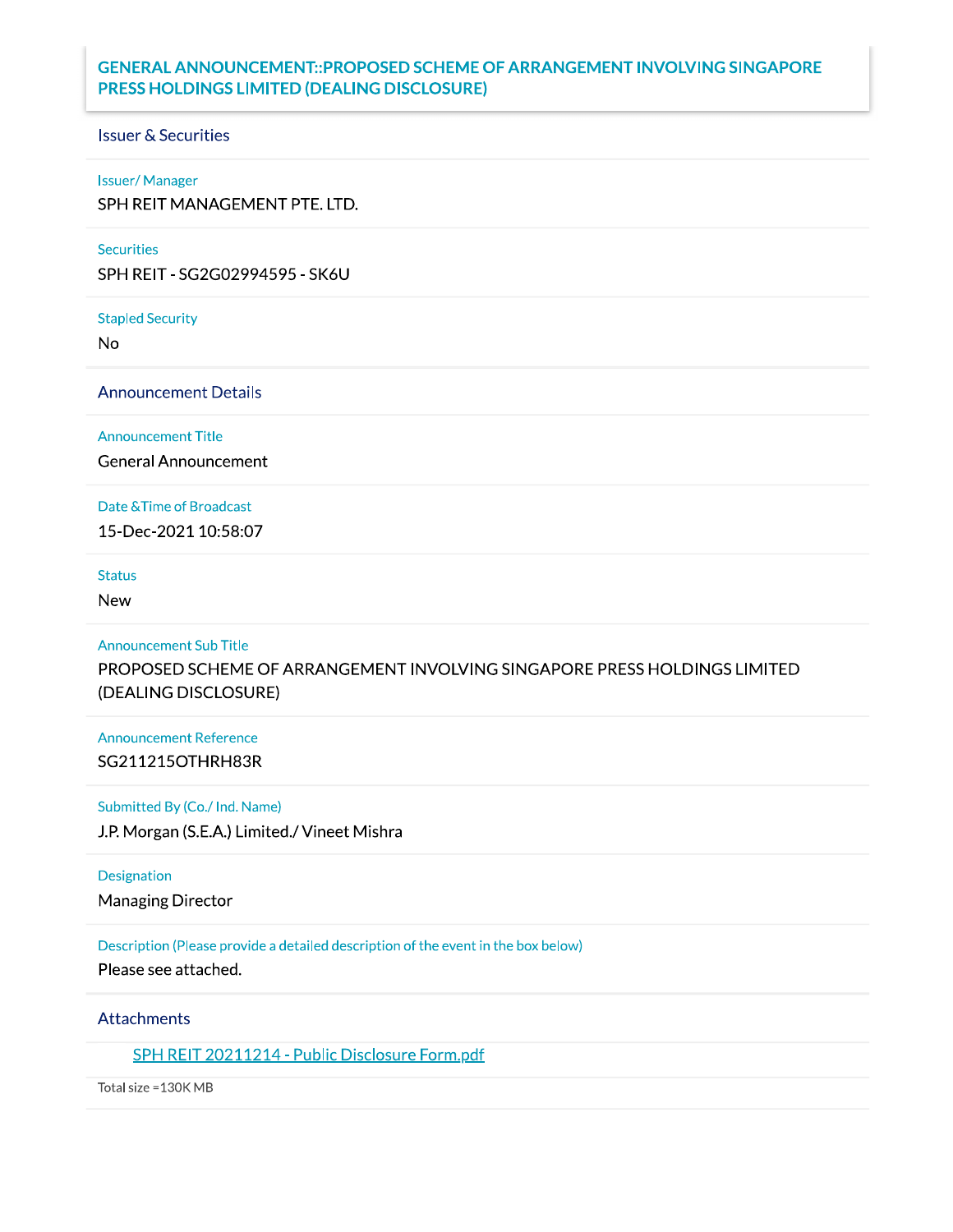## **PROPOSED ACQUISITION OF SINGAPORE PRESS HOLDINGS BY WAY OF A SCHEME OF ARRANGEMENT**

# **DEALINGS DISCLOSURE**

# **1. INTRODUCTION**

J. P. Morgan (S.E.A.) Limited ("**JPMSEAL**") refers to the proposed scheme of arrangement (the "**Scheme**") to be undertaken by Singapore Press Holdings Limited (the "**Company**") and Keppel Pegasus Pte. Ltd. (the "**Offeror**") (which is a wholly-owned subsidiary of Keppel Corporation Limited ("**KCL**")) pursuant to Section 210 of the Companies Act, Chapter 50 of Singapore, involving, inter alia, (i) the distribution of units in SPH REIT held by the Company to the shareholders of the Company on a pro-rata basis and (ii) the Offeror acquiring the entire share capital of the Company (other than those already owned, controlled or agreed to be acquired by the Offeror and its concert parties), the consideration for which include units in Keppel REIT, which was announced on 2 August 2021 (the "**Joint Announcement**").

As stated in the Joint Announcement, JPMSEAL is the financial adviser to the Offeror in respect of the Scheme.

All capitalised terms used and not defined herein shall have the same meanings given to them in the Joint Announcement.

### **2. DISCLOSURE OF DEALINGS**

Pursuant to Rule 12.1 of the Singapore Code on Take-overs and Mergers (the "**Code**") and the Practice Statement on the Exemption of Connected Fund Managers and Principal Traders under the Code, JPMSEAL wishes to announce the dealings by its associates in the relevant securities of SPH REIT on **14 December 2021**, details of which are set out in the Schedule hereto.

Issued by **J.P. Morgan (S.E.A.) Limited** 

15 December 2021 Singapore